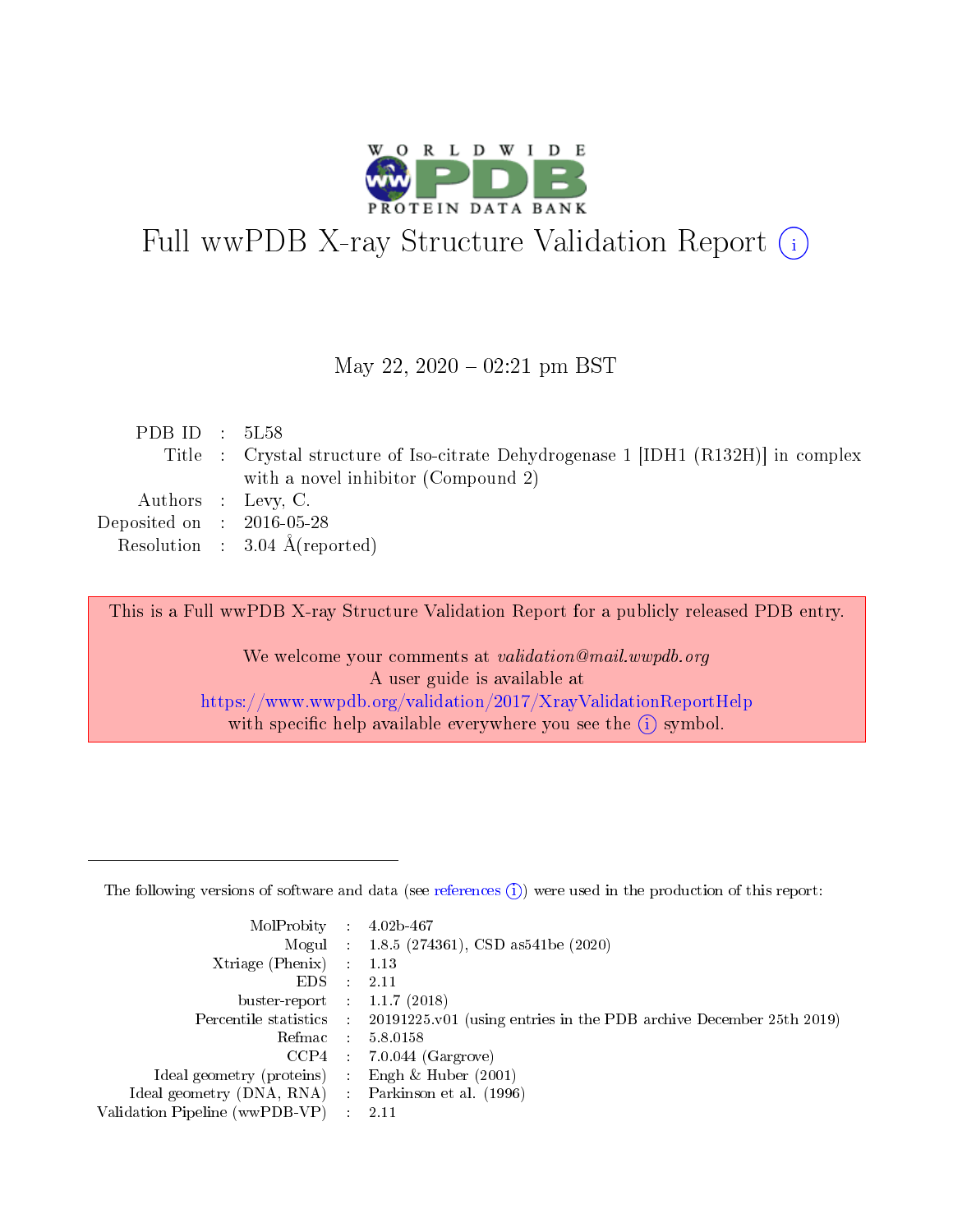# 1 [O](https://www.wwpdb.org/validation/2017/XrayValidationReportHelp#overall_quality)verall quality at a glance  $(i)$

The following experimental techniques were used to determine the structure: X-RAY DIFFRACTION

The reported resolution of this entry is 3.04 Å.

Percentile scores (ranging between 0-100) for global validation metrics of the entry are shown in the following graphic. The table shows the number of entries on which the scores are based.



| Metric                | Whole archive<br>$(\#\text{Entries})$ | Similar resolution<br>(#Entries, resolution range( $\AA$ )) |
|-----------------------|---------------------------------------|-------------------------------------------------------------|
| $R_{free}$            | 130704                                | $2752(3.08-3.00)$                                           |
| Clashscore            | 141614                                | $3096(3.08-3.00)$                                           |
| Ramachandran outliers | 138981                                | $2986(3.08-3.00)$                                           |
| Sidechain outliers    | 138945                                | 2988 (3.08-3.00)                                            |
| RSRZ outliers         | 127900                                | $2636(3.08-3.00)$                                           |

The table below summarises the geometric issues observed across the polymeric chains and their fit to the electron density. The red, orange, yellow and green segments on the lower bar indicate the fraction of residues that contain outliers for  $>=3, 2, 1$  and 0 types of geometric quality criteria respectively. A grey segment represents the fraction of residues that are not modelled. The numeric value for each fraction is indicated below the corresponding segment, with a dot representing fractions  $\epsilon=5\%$  The upper red bar (where present) indicates the fraction of residues that have poor fit to the electron density. The numeric value is given above the bar.

| Mol | $\cap$ hain | Length | Quality of chain |    |    |
|-----|-------------|--------|------------------|----|----|
|     |             | -1     | 82%              | 8% | 9% |

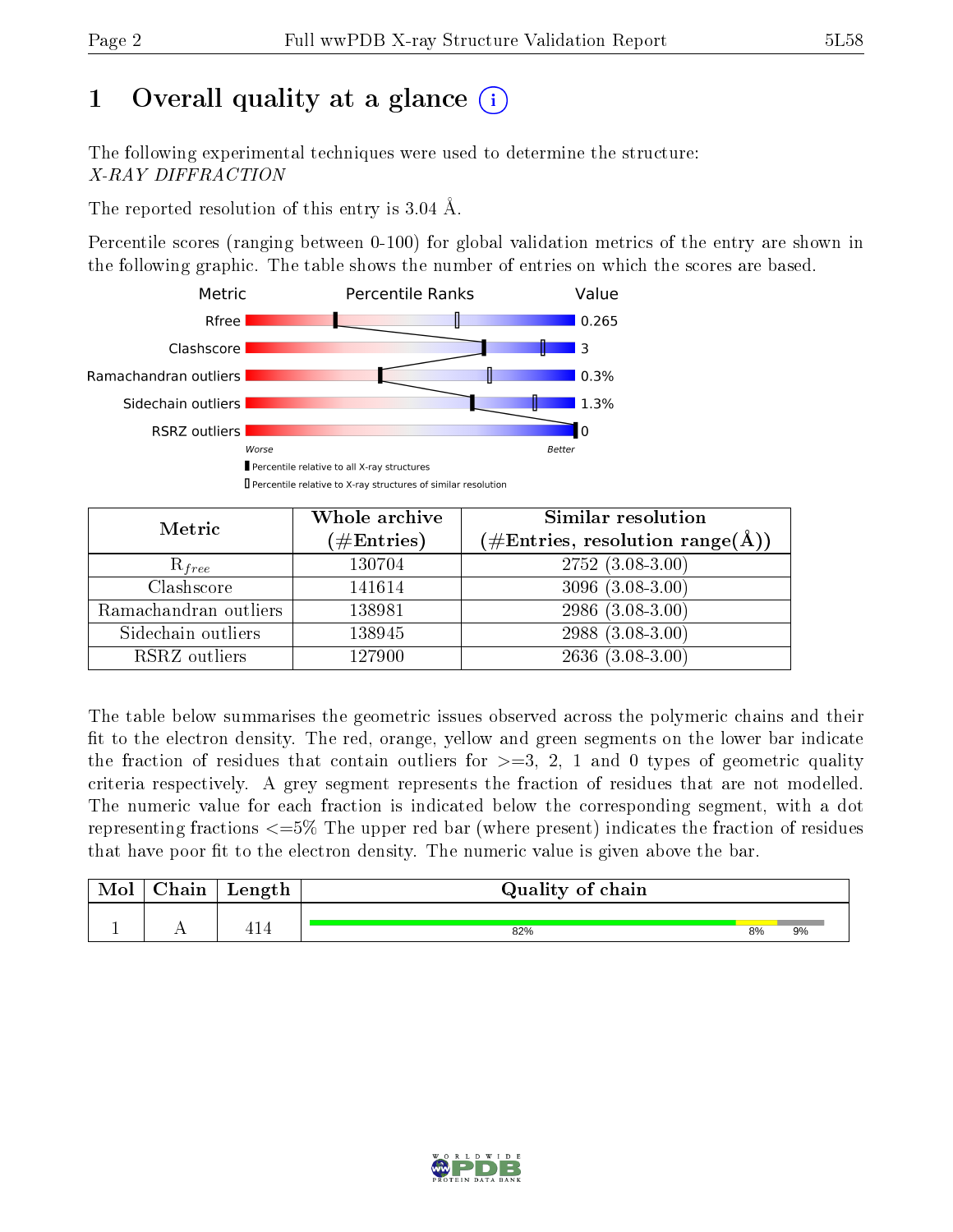# 2 Entry composition (i)

There are 3 unique types of molecules in this entry. The entry contains 3002 atoms, of which 0 are hydrogens and 0 are deuteriums.

In the tables below, the ZeroOcc column contains the number of atoms modelled with zero occupancy, the AltConf column contains the number of residues with at least one atom in alternate conformation and the Trace column contains the number of residues modelled with at most 2 atoms.

• Molecule 1 is a protein called Isocitrate dehydrogenase [NADP] cytoplasmic.

| Mol | $\perp$ Chain $\perp$ | Residues | Atoms               |      |     |     | ZeroOcc∣ | $\mid$ AltConf $\mid$ Trace |  |  |
|-----|-----------------------|----------|---------------------|------|-----|-----|----------|-----------------------------|--|--|
|     |                       | 376      | $\rm Total$<br>2918 | 1859 | 496 | 545 |          |                             |  |  |

There are 6 discrepancies between the modelled and reference sequences:

| Chain        | Residue | Modelled         | Actual     | Comment                                | Reference |
|--------------|---------|------------------|------------|----------------------------------------|-----------|
| $\mathsf{A}$ | 80      | ALA              | <b>GLU</b> | engineered mutation   UNP 075874       |           |
| А            | 81      | ALA              | LYS.       | engineered mutation $\vert$ UNP O75874 |           |
|              | 132     | <b>HIS</b>       | $\rm{ARG}$ | engineered mutation   UNP 075874       |           |
|              | 240     | <b>ALA</b>       | <b>GLU</b> | engineered mutation   UNP 075874       |           |
| А            | 242     | <b>ALA</b>       | <b>GLN</b> | engineered mutation   UNP 075874       |           |
|              | 243     | A <sub>L</sub> A | LYS.       | engineered mutation   UNP 075874       |           |

 Molecule 2 is NADPH DIHYDRO-NICOTINAMIDE-ADENINE-DINUCLEOTIDE PHOSPHATE (three-letter code: NDP) (formula:  $C_{21}H_{30}N_7O_{17}P_3$ ).



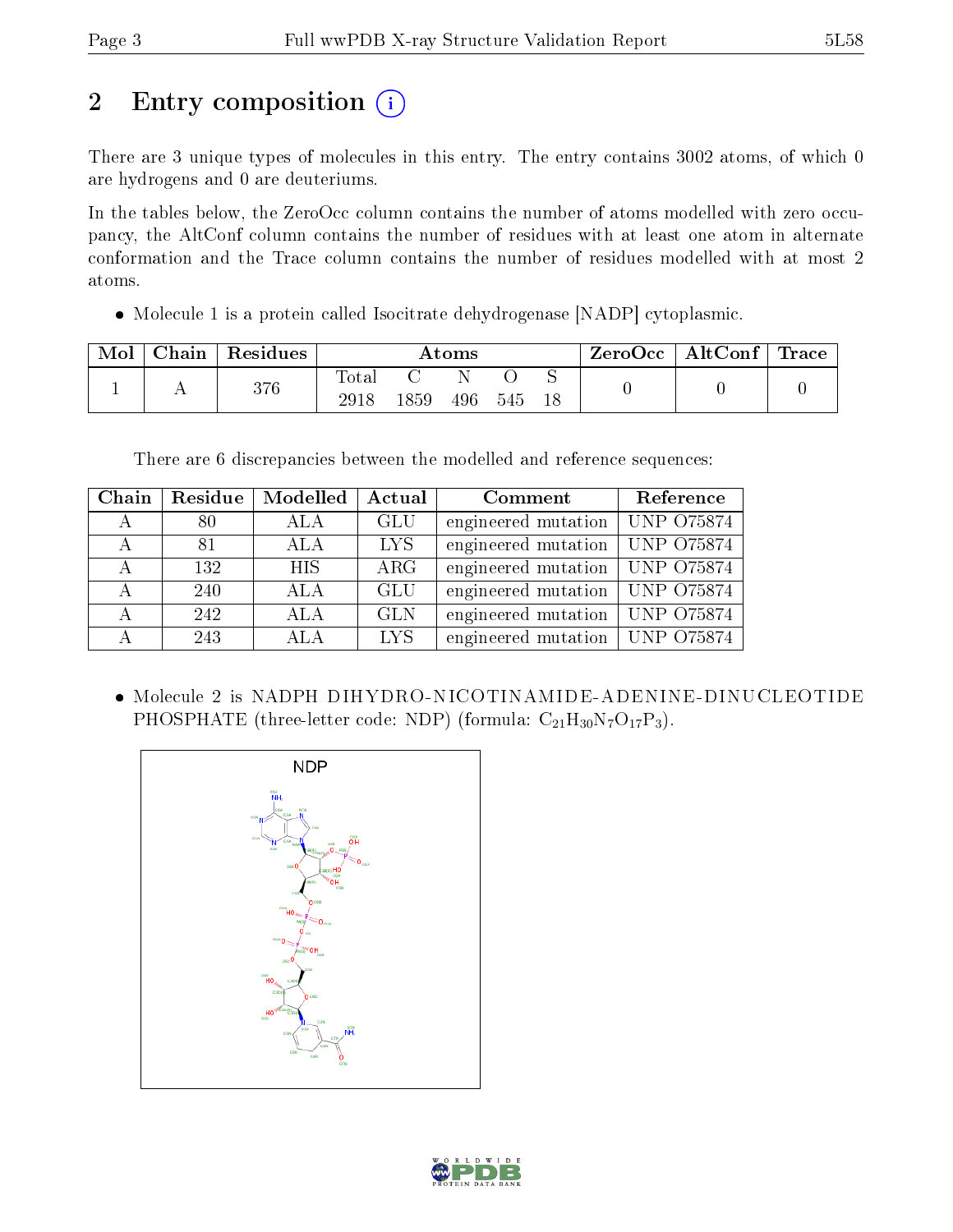| Mol | Chain   Residues | Atoms       |  |  | $ZeroOcc \mid AltConf \mid$ |  |  |
|-----|------------------|-------------|--|--|-----------------------------|--|--|
|     |                  | Total C N O |  |  | 21 7 17 3                   |  |  |

 $\bullet$  Molecule 3 is 2-[(3 {R})-1-[6-cyclohexylsulfanyl-5-[[(1 {R},3 {S})-5-oxidanyl-2-adamant yl]carbamoyl]pyridin-2-yl]pyrrolidin-3-yl]ethanoic acid (three-letter code: 6MX) (formula:  $C_{28}H_{39}N_3O_4S$ .



| Mol | Chain   Residues | Atoms       |  |  | $ZeroOcc \   \ AltConf$ |  |  |  |
|-----|------------------|-------------|--|--|-------------------------|--|--|--|
|     |                  | Total<br>36 |  |  |                         |  |  |  |

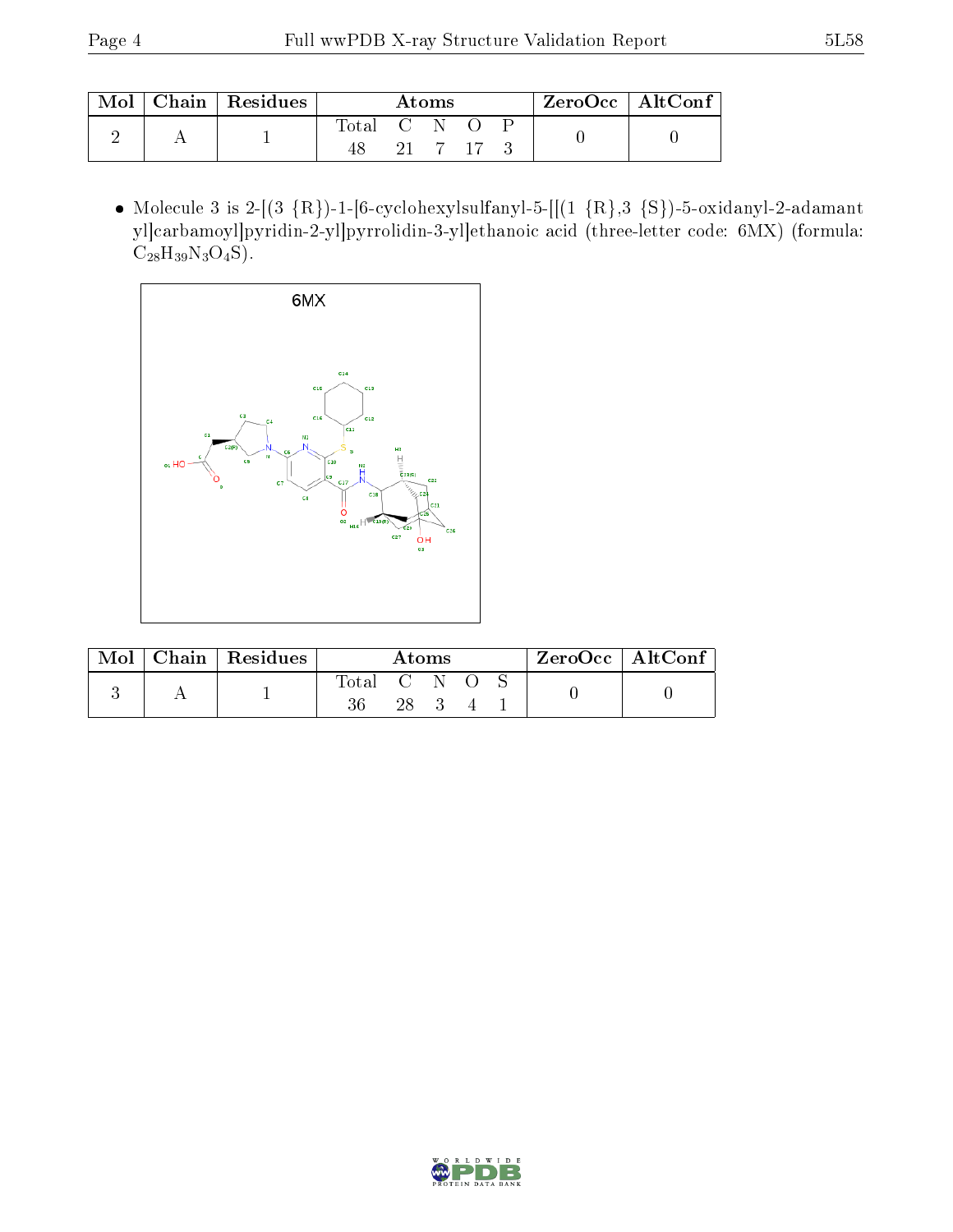# 3 Residue-property plots  $(i)$

These plots are drawn for all protein, RNA and DNA chains in the entry. The first graphic for a chain summarises the proportions of the various outlier classes displayed in the second graphic. The second graphic shows the sequence view annotated by issues in geometry and electron density. Residues are color-coded according to the number of geometric quality criteria for which they contain at least one outlier: green  $= 0$ , yellow  $= 1$ , orange  $= 2$  and red  $= 3$  or more. A red dot above a residue indicates a poor fit to the electron density (RSRZ  $> 2$ ). Stretches of 2 or more consecutive residues without any outlier are shown as a green connector. Residues present in the sample, but not in the model, are shown in grey.

• Molecule 1: Isocitrate dehydrogenase [NADP] cytoplasmic



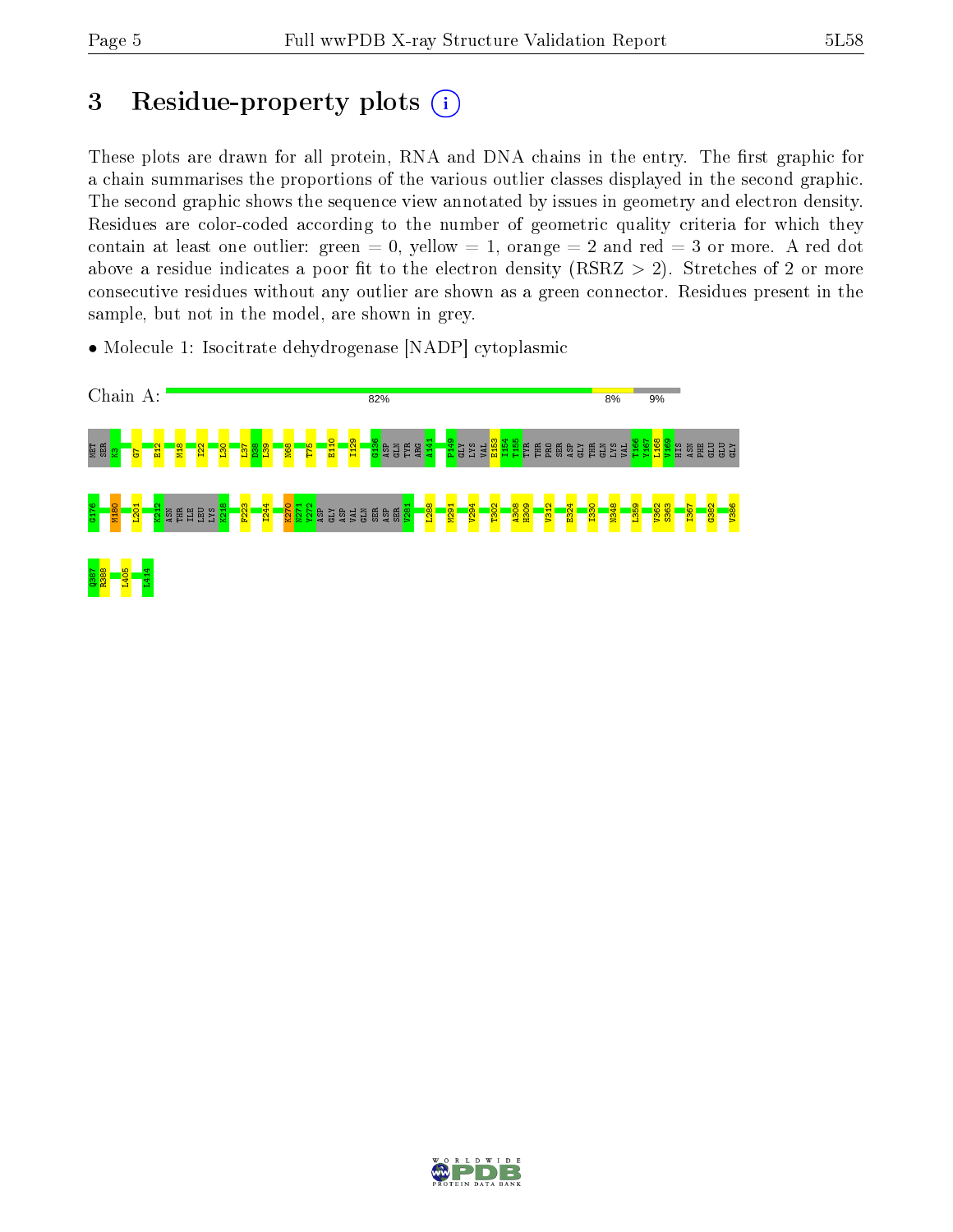# 4 Data and refinement statistics  $(i)$

| Property                                                         | Value                                                  | Source     |
|------------------------------------------------------------------|--------------------------------------------------------|------------|
| Space group                                                      | P 43 21 2                                              | Depositor  |
| Cell constants                                                   | $72.17\text{\AA}$ $72.17\text{\AA}$ $179.83\text{\AA}$ | Depositor  |
| a, b, c, $\alpha$ , $\beta$ , $\gamma$                           | $90.00^{\circ}$ $90.00^{\circ}$<br>$90.00^\circ$       |            |
| Resolution $(A)$                                                 | $66.97 - 3.04$                                         | Depositor  |
|                                                                  | $66.97 - 3.04$                                         | <b>EDS</b> |
| % Data completeness                                              | 99.2 (66.97-3.04)                                      | Depositor  |
| (in resolution range)                                            | 86.9 (66.97-3.04)                                      | <b>EDS</b> |
| $R_{merge}$                                                      | 0.20                                                   | Depositor  |
| $\mathrm{R}_{sym}$                                               | (Not available)                                        | Depositor  |
| $\sqrt{I/\sigma(I)} > 1$                                         | $1.88$ (at 3.07Å)                                      | Xtriage    |
| Refinement program                                               | PHENIX (1.10.1 2155: ???)                              | Depositor  |
|                                                                  | 0.230<br>0.264                                         | Depositor  |
| $R, R_{free}$                                                    | $0.231$ ,<br>0.265                                     | DCC        |
| $R_{free}$ test set                                              | 497 reflections $(5.12\%)$                             | wwPDB-VP   |
| Wilson B-factor $(A^2)$                                          | 41.9                                                   | Xtriage    |
| Anisotropy                                                       | 0.822                                                  | Xtriage    |
| Bulk solvent $k_{sol}(\text{e}/\text{A}^3), B_{sol}(\text{A}^2)$ | 0.30, 31.2                                             | <b>EDS</b> |
| L-test for $\mathrm{twinning}^2$                                 | $< L >$ = 0.46, $< L2 >$ = 0.29                        | Xtriage    |
| Estimated twinning fraction                                      | No twinning to report.                                 | Xtriage    |
| $F_o, F_c$ correlation                                           | 0.89                                                   | <b>EDS</b> |
| Total number of atoms                                            | 3002                                                   | wwPDB-VP   |
| Average B, all atoms $(A^2)$                                     | 51.0                                                   | wwPDB-VP   |

Xtriage's analysis on translational NCS is as follows: The largest off-origin peak in the Patterson function is  $4.39\%$  of the height of the origin peak. No significant pseudotranslation is detected.

<sup>&</sup>lt;sup>2</sup>Theoretical values of  $\langle |L| \rangle$ ,  $\langle L^2 \rangle$  for acentric reflections are 0.5, 0.333 respectively for untwinned datasets, and 0.375, 0.2 for perfectly twinned datasets.



<span id="page-5-1"></span><span id="page-5-0"></span><sup>1</sup> Intensities estimated from amplitudes.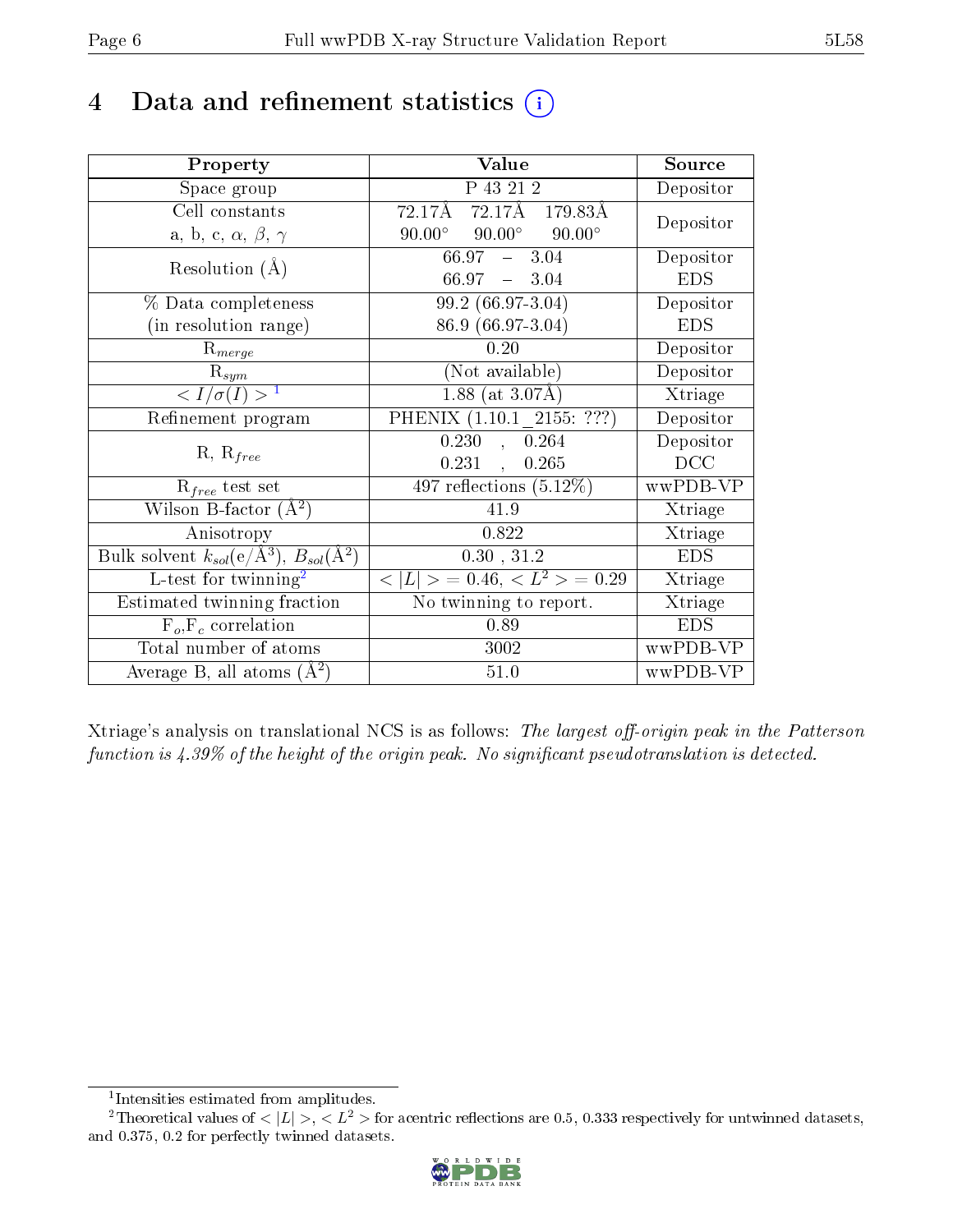# 5 Model quality  $(i)$

### 5.1 Standard geometry  $\overline{()}$

Bond lengths and bond angles in the following residue types are not validated in this section: NDP, 6MX

The Z score for a bond length (or angle) is the number of standard deviations the observed value is removed from the expected value. A bond length (or angle) with  $|Z| > 5$  is considered an outlier worth inspection. RMSZ is the root-mean-square of all Z scores of the bond lengths (or angles).

|               |  |                                 | Bond lengths |      | Bond angles |
|---------------|--|---------------------------------|--------------|------|-------------|
| $Mol$   Chain |  | RMSZ $ #Z  > 5$ RMSZ $ #Z  > 5$ |              |      |             |
|               |  | 0.24                            | 0/2972       | 0.40 | 0/4004      |

There are no bond length outliers.

There are no bond angle outliers.

There are no chirality outliers.

There are no planarity outliers.

### 5.2 Too-close contacts  $(i)$

In the following table, the Non-H and H(model) columns list the number of non-hydrogen atoms and hydrogen atoms in the chain respectively. The H(added) column lists the number of hydrogen atoms added and optimized by MolProbity. The Clashes column lists the number of clashes within the asymmetric unit, whereas Symm-Clashes lists symmetry related clashes.

| Mol |      |      | Chain   Non-H   H(model)   H(added)   Clashes   Symm-Clashes |
|-----|------|------|--------------------------------------------------------------|
|     | 2918 | 2879 |                                                              |
|     |      |      |                                                              |
|     |      |      |                                                              |
|     | 3009 | 2905 |                                                              |

The all-atom clashscore is defined as the number of clashes found per 1000 atoms (including hydrogen atoms). The all-atom clashscore for this structure is 3.

All (20) close contacts within the same asymmetric unit are listed below, sorted by their clash magnitude.

| Atom-1         | Atom-2          | Interatomic<br>distance $(A)$ | 7lash<br>overlap (A |
|----------------|-----------------|-------------------------------|---------------------|
| 3:A:502:6MX:N2 | 3: A:502:6MX: S | 2.65                          | .).68               |

Continued on next page...

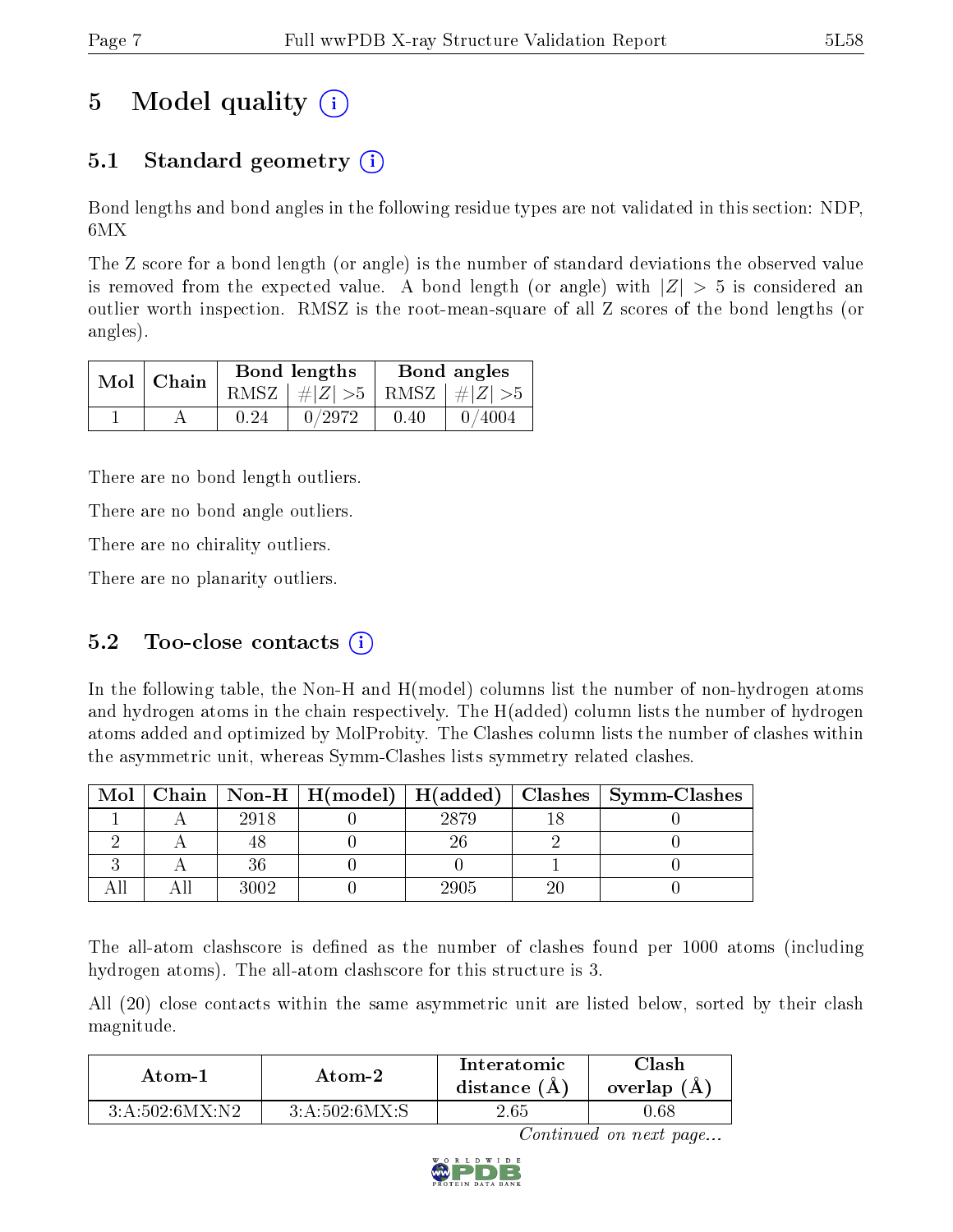| Atom-1               | Atom-2               | Interatomic    | Clash         |
|----------------------|----------------------|----------------|---------------|
|                      |                      | distance $(A)$ | overlap $(A)$ |
| 1: A:288:LEU:HB3     | 1: A:309:HIS:HB3     | 1.87           | 0.56          |
| 1:A:110:GLU:HB2      | 1: A: 129: ILE: HG12 | 1.90           | 0.54          |
| 1: A:330: ILE: HG13  | 1: A:367: ILE: HD11  | 1.92           | 0.51          |
| 1:A:223:PHE:CZ       | 1: A:270: LYS: HD3   | 2.47           | 0.50          |
| 1: A:18: MET:O       | 1:A:22:ILE:HG12      | 2.12           | 0.50          |
| 1:A:201:LEU:HD23     | 1:A:244:ILE:HD11     | 1.95           | 0.48          |
| 1:A:12:GLU:HB2       | 1: A:39: LEU: HD11   | 1.97           | 0.47          |
| 1:A:7:GLY:HA3        | 1: A:37: LEU:HD23    | 1.97           | 0.47          |
| 1:A:324:GLU:OE2      | 1:A:388:ARG:NH2      | 2.42           | 0.46          |
| 1: A:30: LEU: HD13   | 1: A: 359: LEU: HD11 | 1.98           | 0.46          |
| 1: A:362: VAL:HG21   | 1: A:405:LEU:HA      | 1.98           | 0.46          |
| 2:A:501:NDP:H8A      | 2:A:501:NDP:H51A     | 1.97           | 0.45          |
| 1: A:75:THR:O        | 2:A:501:NDP:H2N      | 2.17           | 0.45          |
| 1: A: 382: GLY:O     | 1:A:386:VAL:HG23     | 2.18           | 0.43          |
| 1: A: 330: ILE: HD12 | 1: A:363: SER:HB3    | 2.00           | 0.42          |
| 1: A: 153: GLU: HG2  | 1: A: 168: LEU: HA   | 2.01           | 0.42          |
| 1: A: 180:MET:SD     | 1: A:180:MET:N       | 2.93           | 0.42          |
| 1: A:68: ASN: HA     | 1: A:302:THR:HG23    | 2.03           | 0.41          |
| 1: A:291: MET:HB3    | 1:A:308:ALA:HB3      | 2.02           | 0.41          |

Continued from previous page...

There are no symmetry-related clashes.

### 5.3 Torsion angles (i)

#### 5.3.1 Protein backbone (i)

In the following table, the Percentiles column shows the percent Ramachandran outliers of the chain as a percentile score with respect to all X-ray entries followed by that with respect to entries of similar resolution.

The Analysed column shows the number of residues for which the backbone conformation was analysed, and the total number of residues.

| Mol Chain | Analysed   Favoured   Allowed   Outliers   Percentiles               |  |  |
|-----------|----------------------------------------------------------------------|--|--|
|           | $362/414$ $(87\%)$   339 $(94\%)$   22 $(6\%)$   1 $(0\%)$   41   74 |  |  |

All (1) Ramachandran outliers are listed below:

| Mol | $\overline{\text{Chain}}$   Res | рe |  |
|-----|---------------------------------|----|--|
|     |                                 |    |  |

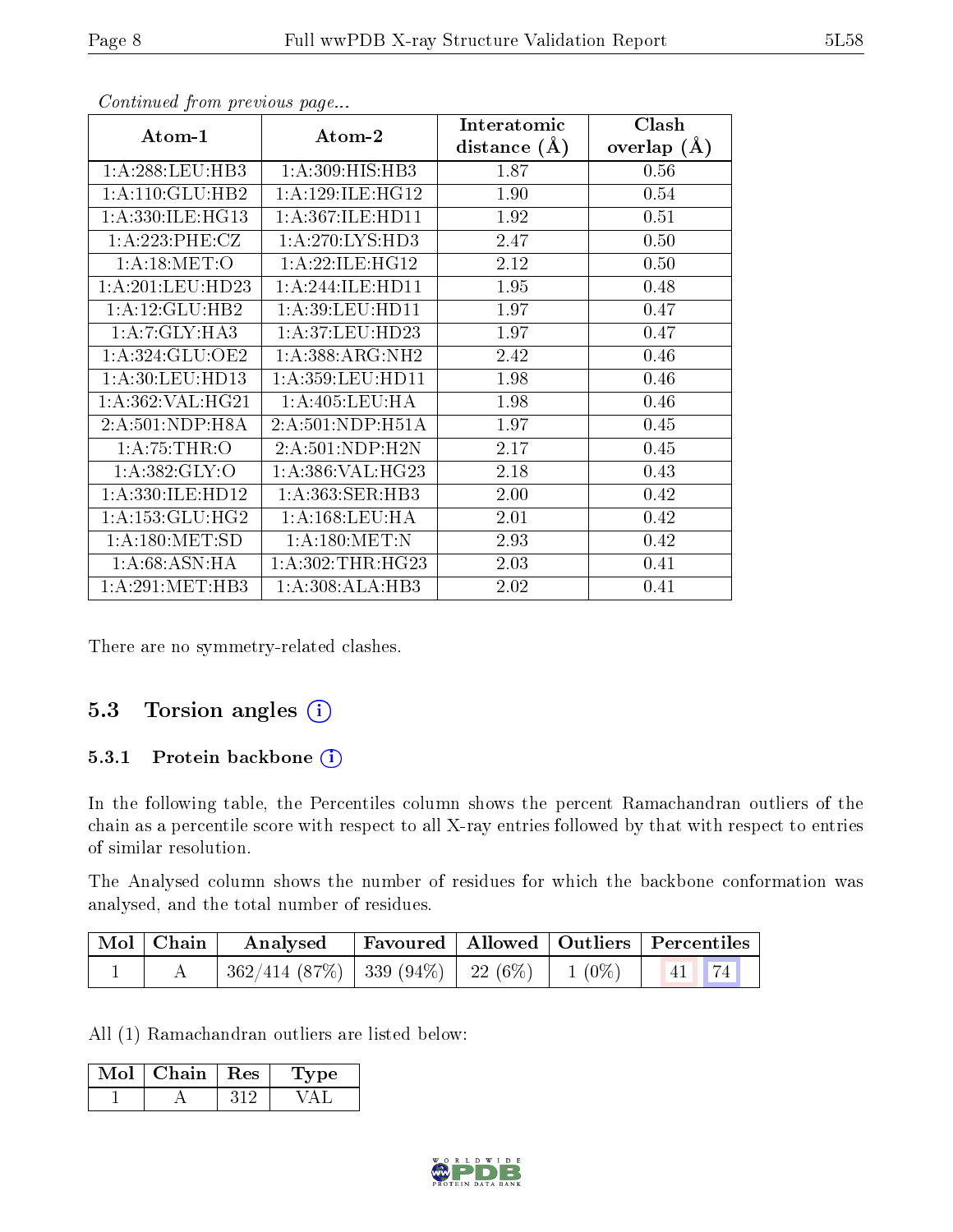#### 5.3.2 Protein sidechains  $(i)$

In the following table, the Percentiles column shows the percent sidechain outliers of the chain as a percentile score with respect to all X-ray entries followed by that with respect to entries of similar resolution.

The Analysed column shows the number of residues for which the sidechain conformation was analysed, and the total number of residues.

| $\mid$ Mol $\mid$ Chain | Analysed     | Rotameric   Outliers   Percentiles |  |       |  |
|-------------------------|--------------|------------------------------------|--|-------|--|
|                         | 303/345(88%) | 299 (99\%)   4 (1\%)               |  | 69 88 |  |

All (4) residues with a non-rotameric sidechain are listed below:

| Mol | Chain | Res | Type       |
|-----|-------|-----|------------|
|     |       | 180 | MET        |
|     |       | 270 | LYS        |
|     |       | 294 | VAL        |
|     |       | 348 | <b>ASN</b> |

Some sidechains can be flipped to improve hydrogen bonding and reduce clashes. There are no such sidechains identified.

#### $5.3.3$  RNA  $(i)$

There are no RNA molecules in this entry.

### 5.4 Non-standard residues in protein, DNA, RNA chains  $(i)$

There are no non-standard protein/DNA/RNA residues in this entry.

### 5.5 Carbohydrates  $(i)$

There are no carbohydrates in this entry.

### 5.6 Ligand geometry  $(i)$

2 ligands are modelled in this entry.

In the following table, the Counts columns list the number of bonds (or angles) for which Mogul statistics could be retrieved, the number of bonds (or angles) that are observed in the model and the number of bonds (or angles) that are defined in the Chemical Component Dictionary. The

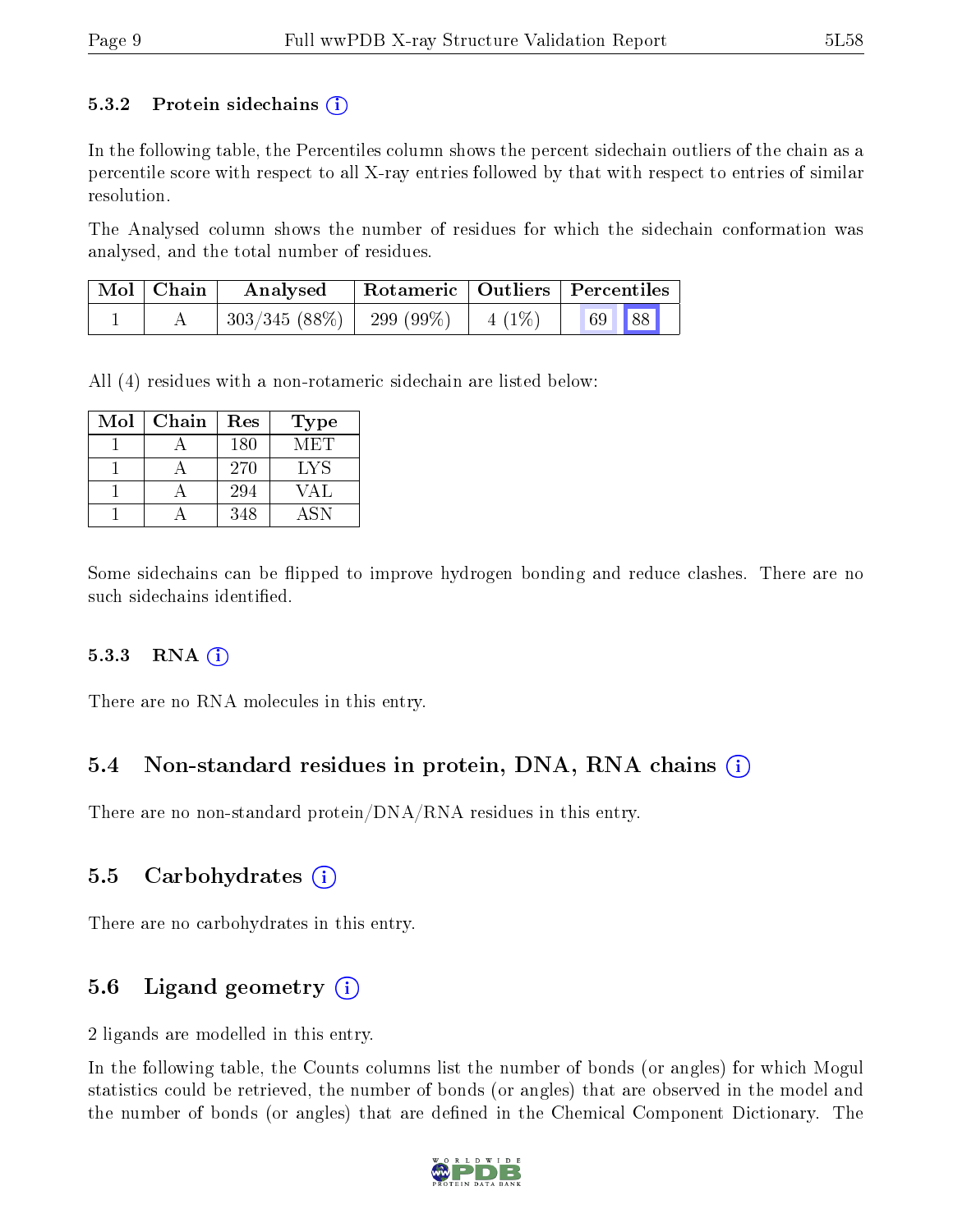Link column lists molecule types, if any, to which the group is linked. The Z score for a bond length (or angle) is the number of standard deviations the observed value is removed from the expected value. A bond length (or angle) with  $|Z| > 2$  is considered an outlier worth inspection. RMSZ is the root-mean-square of all Z scores of the bond lengths (or angles).

| Mol | Type | Chain ' | Res | Link |          | Bond lengths |         |          | Bond angles |            |
|-----|------|---------|-----|------|----------|--------------|---------|----------|-------------|------------|
|     |      |         |     |      | Counts   | <b>RMSZ</b>  | $\# Z $ | Counts   | RMSZ        | Z          |
|     | NDP  |         | 501 |      | 45,52,52 | 2.29         | $11\%$  | 53,80,80 | 1.71        | $10(18\%)$ |
|     | 6MX  |         | 502 |      | 37,41,41 | 0.82         | $(2\%)$ | 49,61,61 | 1.23        | $5(10\%)$  |

In the following table, the Chirals column lists the number of chiral outliers, the number of chiral centers analysed, the number of these observed in the model and the number defined in the Chemical Component Dictionary. Similar counts are reported in the Torsion and Rings columns. '-' means no outliers of that kind were identified.

| Mol |     |     | Type   Chain   Res   Link   Chirals | Torsions                  | Rings          |
|-----|-----|-----|-------------------------------------|---------------------------|----------------|
|     | NDP | 501 | <b>Contract Contract</b>            | $11/30/77/77$   $0/5/5/5$ |                |
|     | 6MX | 502 |                                     | 2/17/68/68                | $\mid 0/7/6/6$ |

All (6) bond length outliers are listed below:

| Mol            | Chain | Res | Type       | Atoms     | Z       | Observed $(A)$ | Ideal(A) |
|----------------|-------|-----|------------|-----------|---------|----------------|----------|
| $\overline{2}$ |       | 501 | <b>NDP</b> | $P2B-O2B$ | 12.74   | 1.83           | 1.59     |
| $\overline{2}$ |       | 501 | <b>NDP</b> | $PN$ -O5D | 4.26    | 1.76           | 1.59     |
| 3              |       | 502 | 6MX        | $C10-S$   | $-3.94$ | 1.69           | 1.75     |
| $\overline{2}$ |       | 501 | <b>NDP</b> | $O2B-C2B$ | $-2.84$ | 1.33           | 1.44     |
| $\overline{2}$ |       | 501 | <b>NDP</b> | $C2A-N1A$ | 2.28    | 1.38           | 1.33     |
| $\overline{2}$ |       | 501 | <b>NDP</b> | C7N-N7N   | 2.05    | 1.38           | 1.33     |

All (15) bond angle outliers are listed below:

| Mol            | Chain | Res | Type       | Atoms                                | $Z_{\rm}$ | Observed $(^\circ)$ | $\text{Ideal}({}^o)$ |
|----------------|-------|-----|------------|--------------------------------------|-----------|---------------------|----------------------|
| $\overline{2}$ | А     | 501 | NDP        | PN-03-PA                             | $-6.88$   | 109.20              | 132.83               |
| 3              | А     | 502 | 6MX        | $C3-C2-C5$                           | 4.77      | 108.00              | 102.14               |
| $\overline{2}$ | А     | 501 | NDP        | $O2B-P2B-O1X$                        | $-3.37$   | 96.39               | 109.39               |
| $\overline{2}$ | А     | 501 | <b>NDP</b> | PA-O <sub>5</sub> B-C <sub>5</sub> B | $-3.06$   | 103.72              | 121.68               |
| $\overline{2}$ | А     | 501 | <b>NDP</b> | $PN$ -O5D-C5D                        | $-2.65$   | 106.17              | 121.68               |
| 3              | A     | 502 | 6MX        | $C4-N-C6$                            | $-2.54$   | 120.49              | 123.60               |
| $\mathcal{P}$  | A     | 501 | NDP        | $O3X-P2B-O2X$                        | 2.53      | 117.32              | 107.64               |
| $\mathcal{P}$  | А     | 501 | NDP        | $C3B-C2B-C1B$                        | $-2.41$   | 98.36               | 102.89               |
| 3              | А     | 502 | 6MX        | $C4-N-C5$                            | 2.32      | 117.54              | 111.55               |
| $\mathcal{D}$  | А     | 501 | NDP        | O5D-PN-O1N                           | $-2.29$   | 100.11              | 109.07               |
| $\overline{2}$ | А     | 501 | NDP        | $C2A-N1A-C6A$                        | $-2.24$   | 114.92              | 118.75               |

Continued on next page...

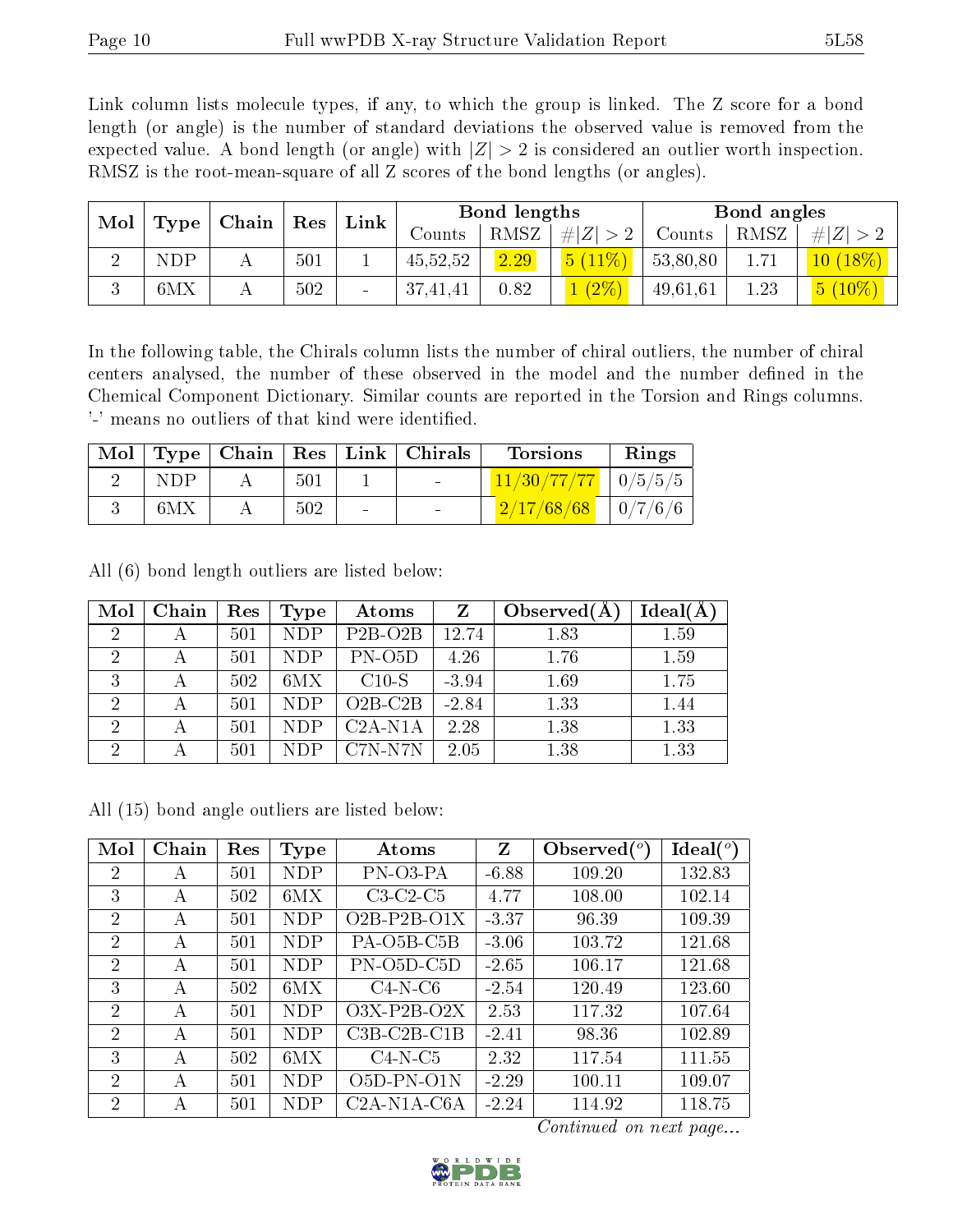|--|

| Mol | Chain | Res | Type | Atoms            |      | Observed $(°)$ | Ideal(°) |
|-----|-------|-----|------|------------------|------|----------------|----------|
|     |       | 501 | NDP  | $O2N$ -PN- $O1N$ | 2.20 | 123.12         | 112.24   |
|     |       | 502 | 6MX  | $C8-C9-C10$      | 207  | 119 41         | 117.29   |
|     |       | 502 | 6MX  | N1-C6-N          | 2.05 | 118.85         | 116.55   |
|     |       | 501 | NDP  | O7N-C7N-C3N      | 2.03 | 124.72         | 120.90   |

Continued from previous page...

There are no chirality outliers.

All (13) torsion outliers are listed below:

| Mol            | Chain | Res | <b>Type</b> | Atoms                                                            |
|----------------|-------|-----|-------------|------------------------------------------------------------------|
| $\overline{2}$ | A     | 501 | <b>NDP</b>  | O4B-C4B-C5B-O5B                                                  |
| $\overline{2}$ | А     | 501 | NDP         | $C2B-O2B-P2B-O1X$                                                |
| $\overline{2}$ | А     | 501 | NDP         | C5D-O5D-PN-O1N                                                   |
| $\overline{2}$ | А     | 501 | NDP         | $C5D-O5D-PN-O2N$                                                 |
| $\overline{2}$ | А     | 501 | NDP         | $C3B-C4B-C5B-O5B$                                                |
| 3              | А     | 502 | 6MX         | O <sub>2</sub> -C <sub>17</sub> -C <sub>9</sub> -C <sub>10</sub> |
| 3              | A     | 502 | 6MX         | N <sub>2</sub> -C <sub>17</sub> -C <sub>9</sub> -C <sub>10</sub> |
| 2              | A     | 501 | <b>NDP</b>  | $PA-O3-PN-O2N$                                                   |
| $\overline{2}$ | А     | 501 | NDP         | O4D-C1D-N1N-C2N                                                  |
| $\overline{2}$ | A     | 501 | NDP         | $C2D-C1D-N1N-C2N$                                                |
| $\overline{2}$ | A     | 501 | NDP         | $PA-O3-PN-O1N$                                                   |
| $\mathfrak{D}$ | А     | 501 | NDP         | $C2B-O2B-P2B-O2X$                                                |
| 2              | А     | 501 | NDP         | $C5D-O5D-PN-O3$                                                  |

There are no ring outliers.

2 monomers are involved in 3 short contacts:

| Mol | Chain |  | Res   Type   Clashes   Symm-Clashes |  |
|-----|-------|--|-------------------------------------|--|
|     |       |  |                                     |  |
|     |       |  |                                     |  |

The following is a two-dimensional graphical depiction of Mogul quality analysis of bond lengths, bond angles, torsion angles, and ring geometry for all instances of the Ligand of Interest. In addition, ligands with molecular weight > 250 and outliers as shown on the validation Tables will also be included. For torsion angles, if less then 5% of the Mogul distribution of torsion angles is within 10 degrees of the torsion angle in question, then that torsion angle is considered an outlier. Any bond that is central to one or more torsion angles identified as an outlier by Mogul will be highlighted in the graph. For rings, the root-mean-square deviation (RMSD) between the ring in question and similar rings identified by Mogul is calculated over all ring torsion angles. If the average RMSD is greater than 60 degrees and the minimal RMSD between the ring in question and any Mogul-identified rings is also greater than 60 degrees, then that ring is considered an outlier. The outliers are highlighted in purple. The color gray indicates Mogul did not find sufficient equivalents in the CSD to analyse the geometry.

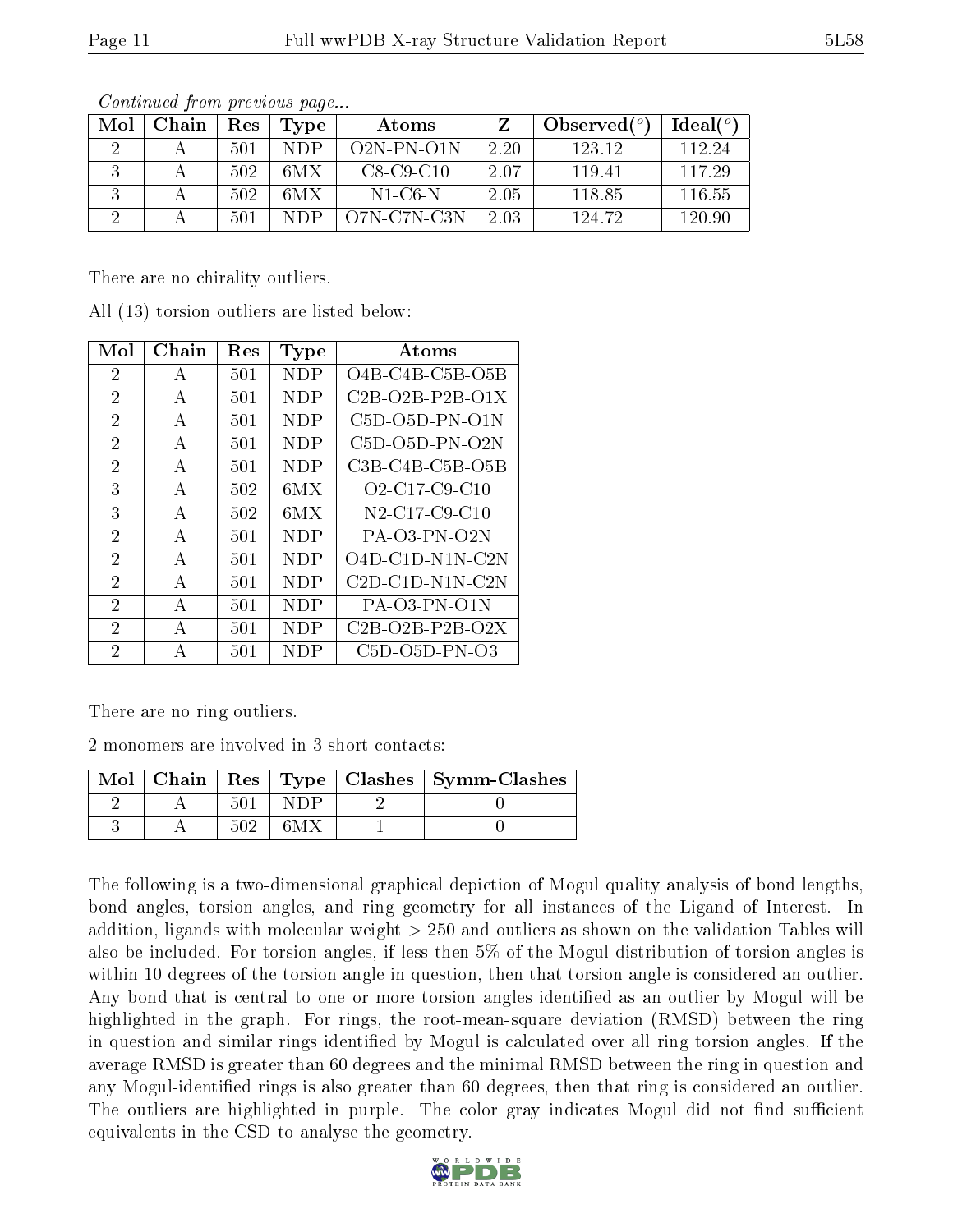

### 5.7 [O](https://www.wwpdb.org/validation/2017/XrayValidationReportHelp#nonstandard_residues_and_ligands)ther polymers (i)

There are no such residues in this entry.

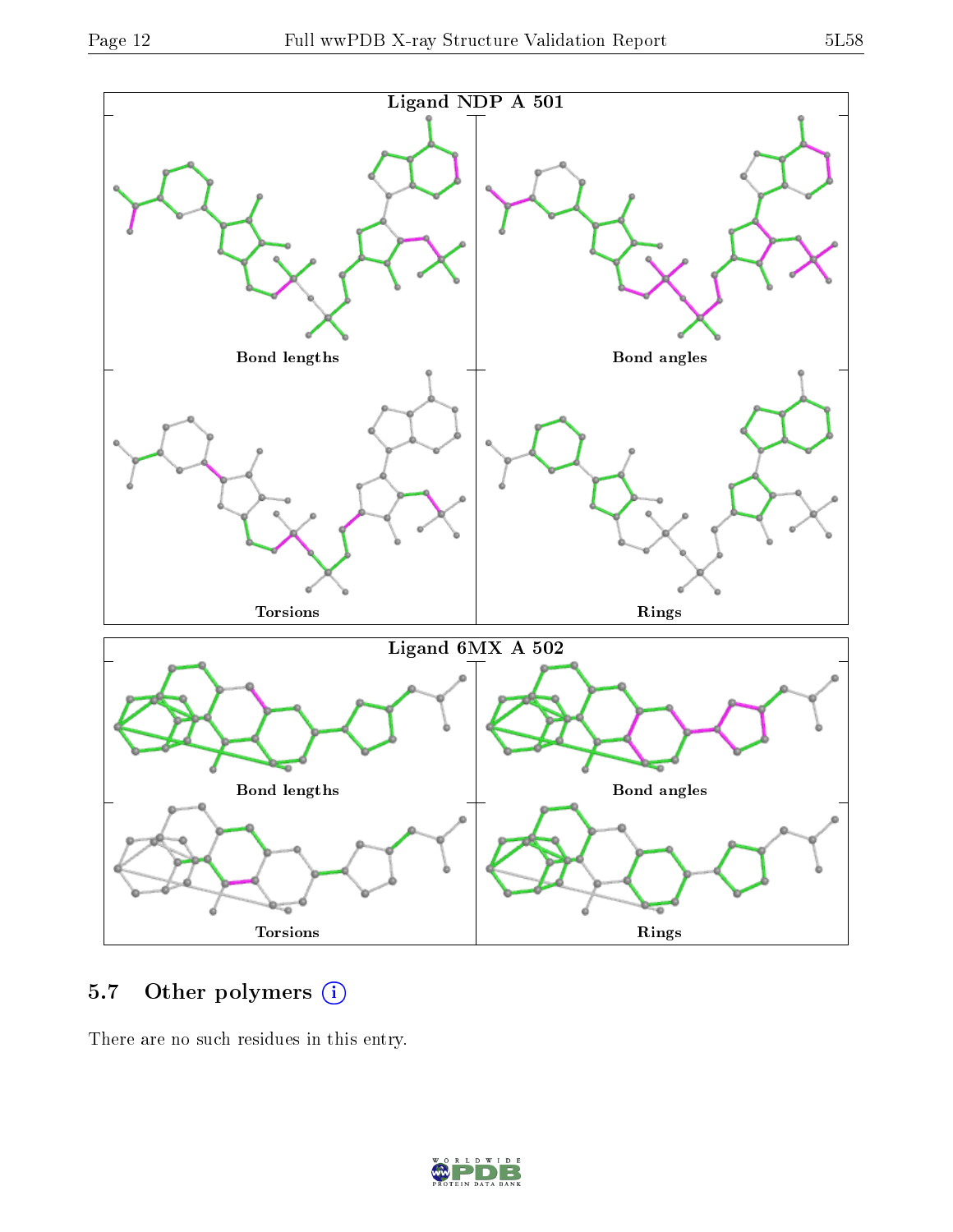# 5.8 Polymer linkage issues (i)

There are no chain breaks in this entry.

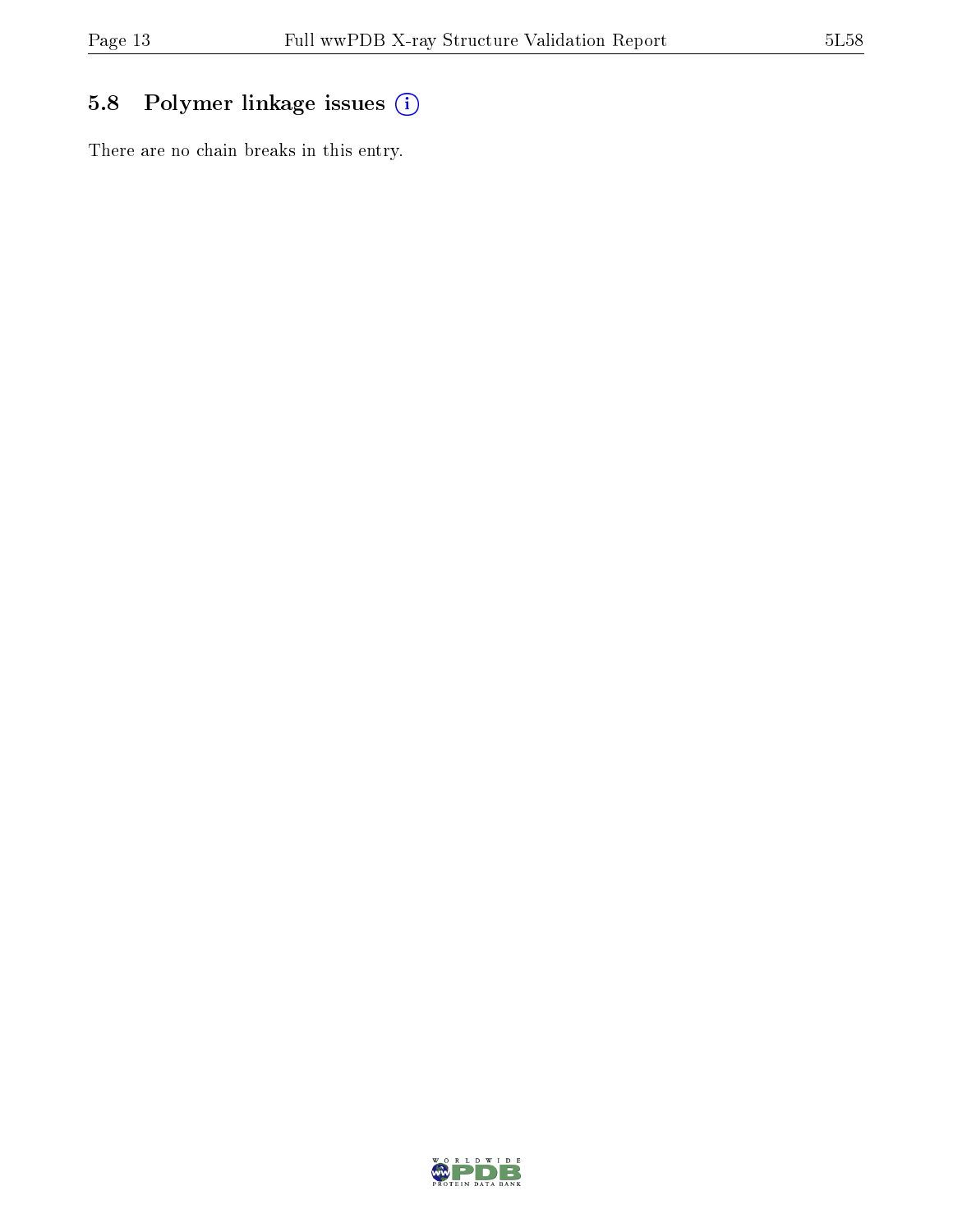# 6 Fit of model and data  $\left( \cdot \right)$

# 6.1 Protein, DNA and RNA chains (i)

In the following table, the column labelled  $#RSRZ>2'$  contains the number (and percentage) of RSRZ outliers, followed by percent RSRZ outliers for the chain as percentile scores relative to all X-ray entries and entries of similar resolution. The OWAB column contains the minimum, median,  $95<sup>th</sup>$  percentile and maximum values of the occupancy-weighted average B-factor per residue. The column labelled  $Q < 0.9$  lists the number of (and percentage) of residues with an average occupancy less than 0.9.

| Mol   Chain | Analysed                  |         |  |  | $ \langle \mathrm{RSRZ}\rangle $ #RSRZ>2 $ \mathrm{OWAB}(\mathrm{A}^2) $ Q<0.9  |  |
|-------------|---------------------------|---------|--|--|---------------------------------------------------------------------------------|--|
|             | $\pm$ 376/414 (90%) $\pm$ | $-0.18$ |  |  | $\begin{array}{ c c c c c c c c } \hline \end{array}$ 0 100 100 26, 47, 92, 128 |  |

There are no RSRZ outliers to report.

### 6.2 Non-standard residues in protein, DNA, RNA chains  $(i)$

There are no non-standard protein/DNA/RNA residues in this entry.

### 6.3 Carbohydrates (i)

There are no carbohydrates in this entry.

### 6.4 Ligands  $(i)$

In the following table, the Atoms column lists the number of modelled atoms in the group and the number defined in the chemical component dictionary. The B-factors column lists the minimum, median,  $95<sup>th</sup>$  percentile and maximum values of B factors of atoms in the group. The column labelled  $Q< 0.9$ ' lists the number of atoms with occupancy less than 0.9.

| Mol |     |     |              |      |      | Type   Chain   Res   Atoms   RSCC   RSR   B-factors $(\AA^2)$   Q<0.9 |  |
|-----|-----|-----|--------------|------|------|-----------------------------------------------------------------------|--|
|     | 6MX | 502 | 36/36        | 0.94 | 0.25 | 44,53,60,62                                                           |  |
|     | NDP | 501 | -48 /<br>′48 | 0.95 | 0.17 | 31,41,53,64                                                           |  |

The following is a graphical depiction of the model fit to experimental electron density of all instances of the Ligand of Interest. In addition, ligands with molecular weight  $> 250$  and outliers as shown on the geometry validation Tables will also be included. Each fit is shown from different orientation to approximate a three-dimensional view.

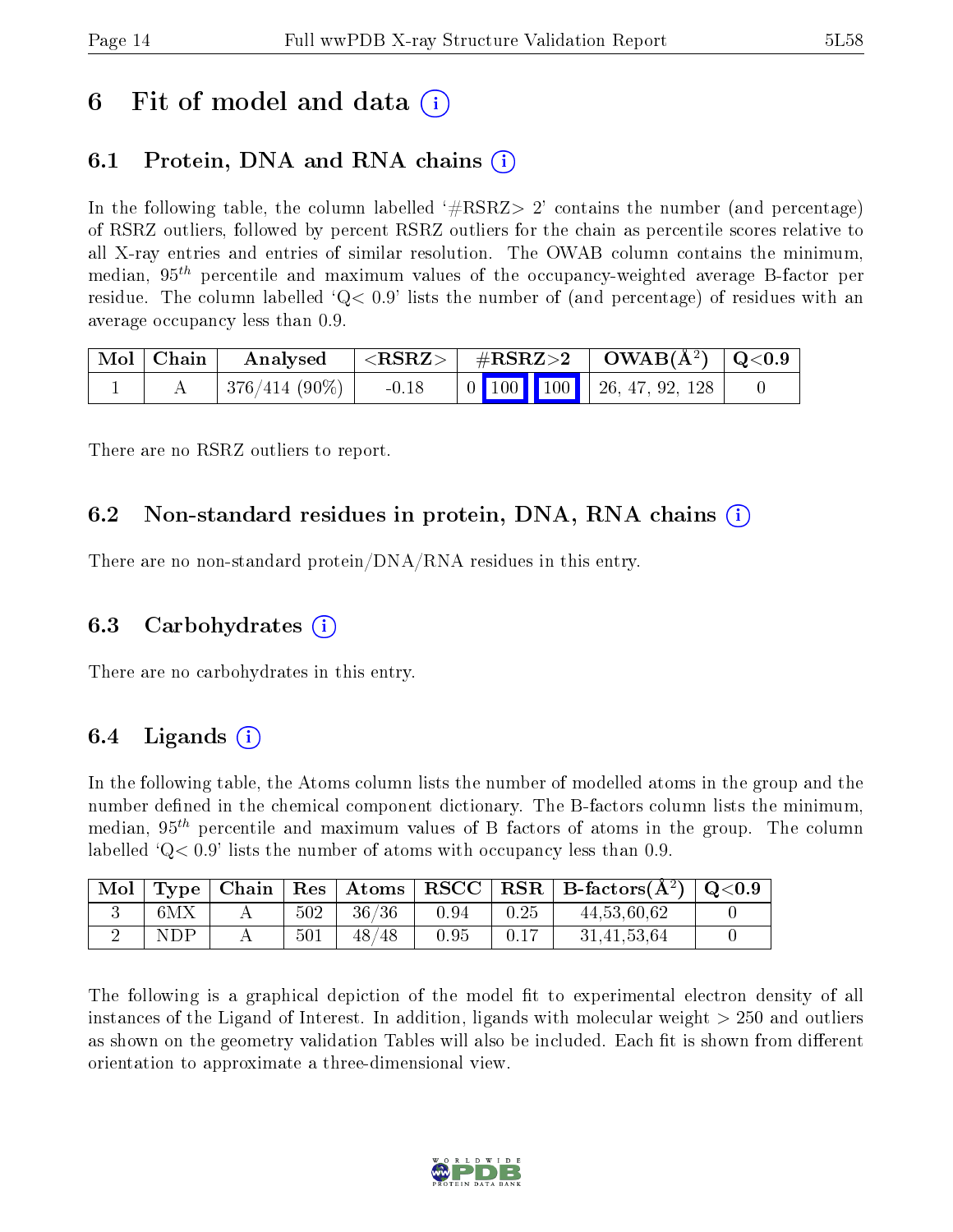